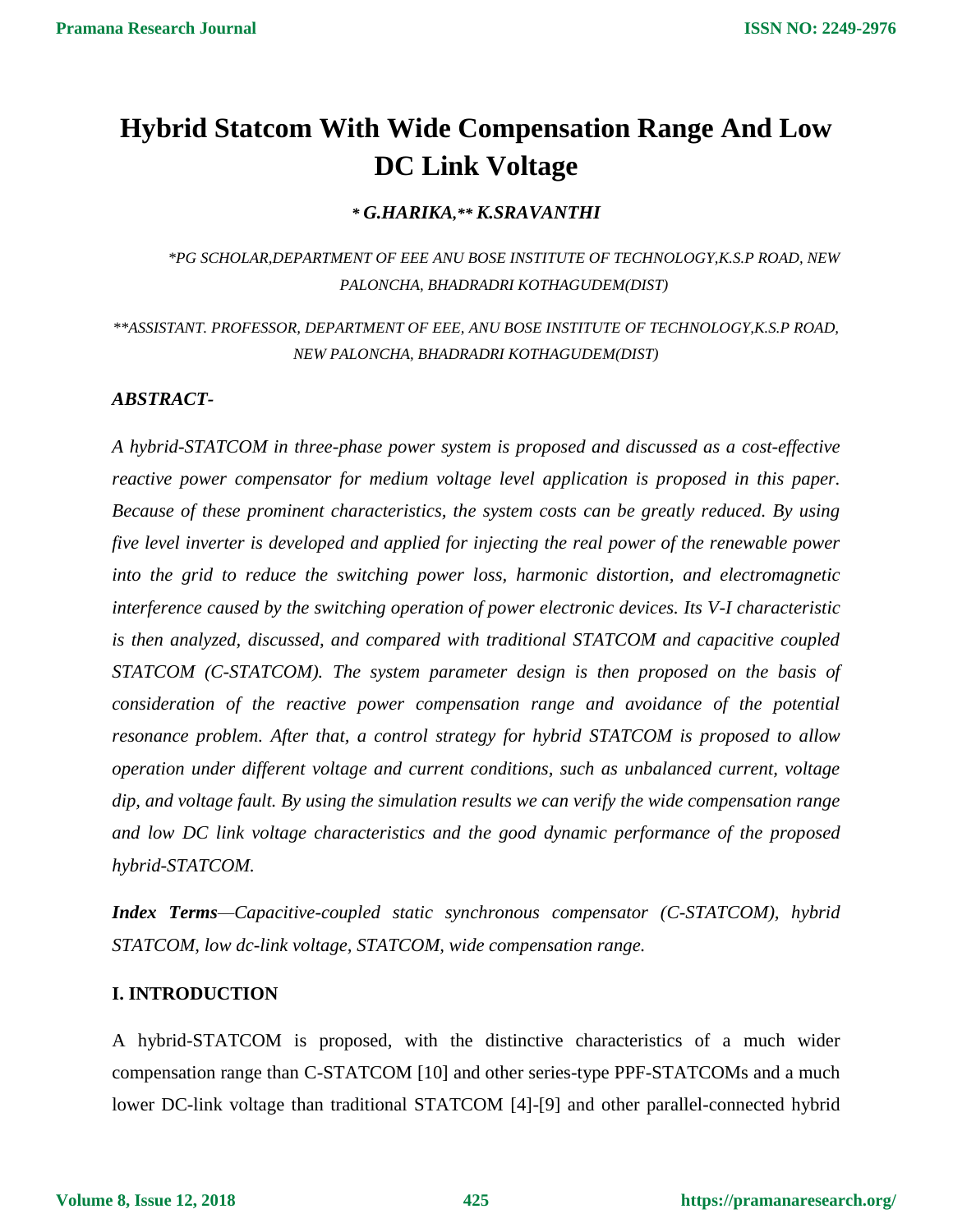STATCOMs. To improve the operating performances of the traditional STATCOMs, C-STATCOMs, and other PPFSTATCOMs, many different control techniques have been proposed. THE large reactive current in transmission systems is one of the most common power problems that increases transmission losses and lowers the stability of a power system [1]. Application of reactive power compensators is one of the solutions for this issue. Static VAR compensators (SVCs) are traditionally used to dynamically compensate reactive currents as the loads vary from time to time. However, SVCs suffer from many problems, such as resonance problems, harmonic current injection, and slow response [2]-[3]. To overcome these disadvantages, static synchronous compensators (STATCOMs) and active power filters (APFs) were developed for reactive current compensation with faster response, less harmonic current injection, and better performance [4]-[9]. However, the STATCOMs or APFs usually require multilevel structures in a medium- or high-voltage level transmission system to reduce the high-voltage stress across each power switch and DC-link capacitor, which drives up the initial and operational costs of the system and also increases the control complexity. A new control strategy for hybrid-STATCOM is proposed to coordinate the TCLC part and the active inverter part for reactive power compensation under different voltage and current conditions, such as unbalanced current, voltage fault, and voltage dip. To reduce the current rating of the STATCOMs or APFs, a hybrid combination structure of PPF in parallel with STATCOM was proposed. However, this hybrid compensator is dedicated for inductive loading operation. When it is applied for capacitive loading compensation, it easily loses its small active inverter rating characteristics. To overcome the shortcomings of different reactive power compensators [1]-[10] for transmission systems, this paper proposes a hybrid STATCOM that consists of a thyristor-controlled LC part (TCLC) and an active inverter part, as shown in Fig. 1. The TCLC part provides a wide reactive power compensation range and a large voltage drop between the system voltage and the inverter voltage so that the active inverter part can continue to operate at a low DC-link voltage level. The small rating of the active inverter part is used to improve the performances of the TCLC part by absorbing the harmonic currents generated by the TCLC part, avoiding mistuning of the firing angles, and preventing the resonance problem.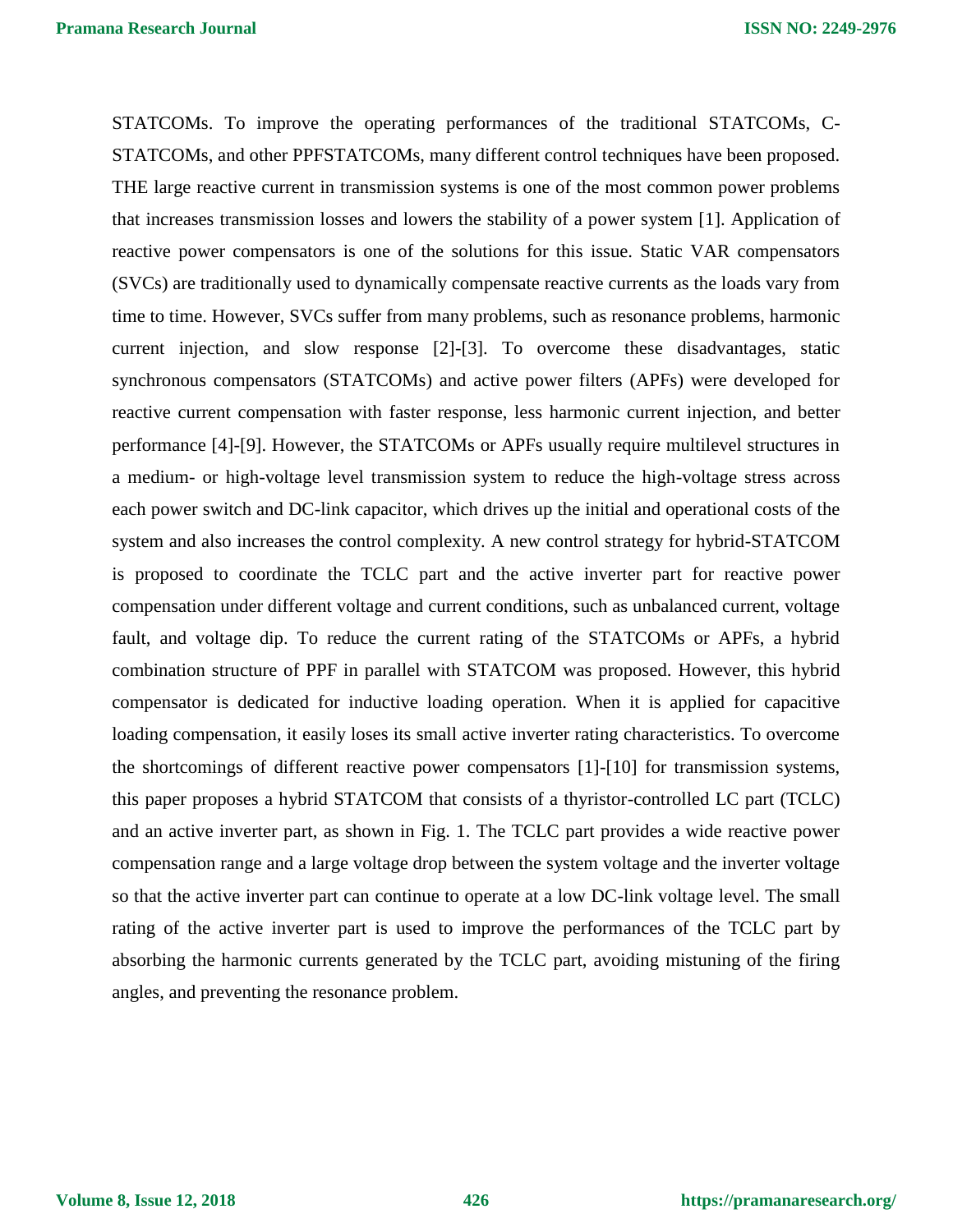### **LITERATURE SURVEY**

**TITLE:** Reactive power compensation technologies: State-of-the-art review **AUTHORS:** J. Dixon, L. Moran, J. Rodriguez, and R. Domke **PUBLICATION**: IEEE, vol. 93, no. 12, pp. 2144–2164, Dec. 2005

This paper presents an overview of the state of the art in reactive power compensation technologies. The principles of operation, design characteristics and application examples of Var compensators implemented with thyristors and self-commutated converters are presented. Static Var generators are used to improve voltage regulation, stability, and power factor in ac transmission and distribution systems. Examples obtained from relevant applications describing the use of reactive power compensators implemented with new static Var technologies are also described.

**TITLE:** Assessing the performance of a static var compensator for an electric arc furnace,"

**AUTHORS:** T. J. Dionise

**PUBLICATION**: Trans. Ind. Appl., vol. 50, no. 3, pp. 1619–1629, Jun. 2014.a

The advantages of a Static VAR Compensator (SVC) for electric arc furnace (EAF) and ladle melt furnace (LMF) applications are well known. The SVC minimizes the impact of the EAF and LMF on the utility as well as improves the efficiency of both furnaces. In this application, it was desirable to quantify the performance of the SVC. This paper describes power quality measurements which were taken on the electrical distribution system to evaluate the performance of the SVC. The purpose of the power quality measurements was to monitor the voltage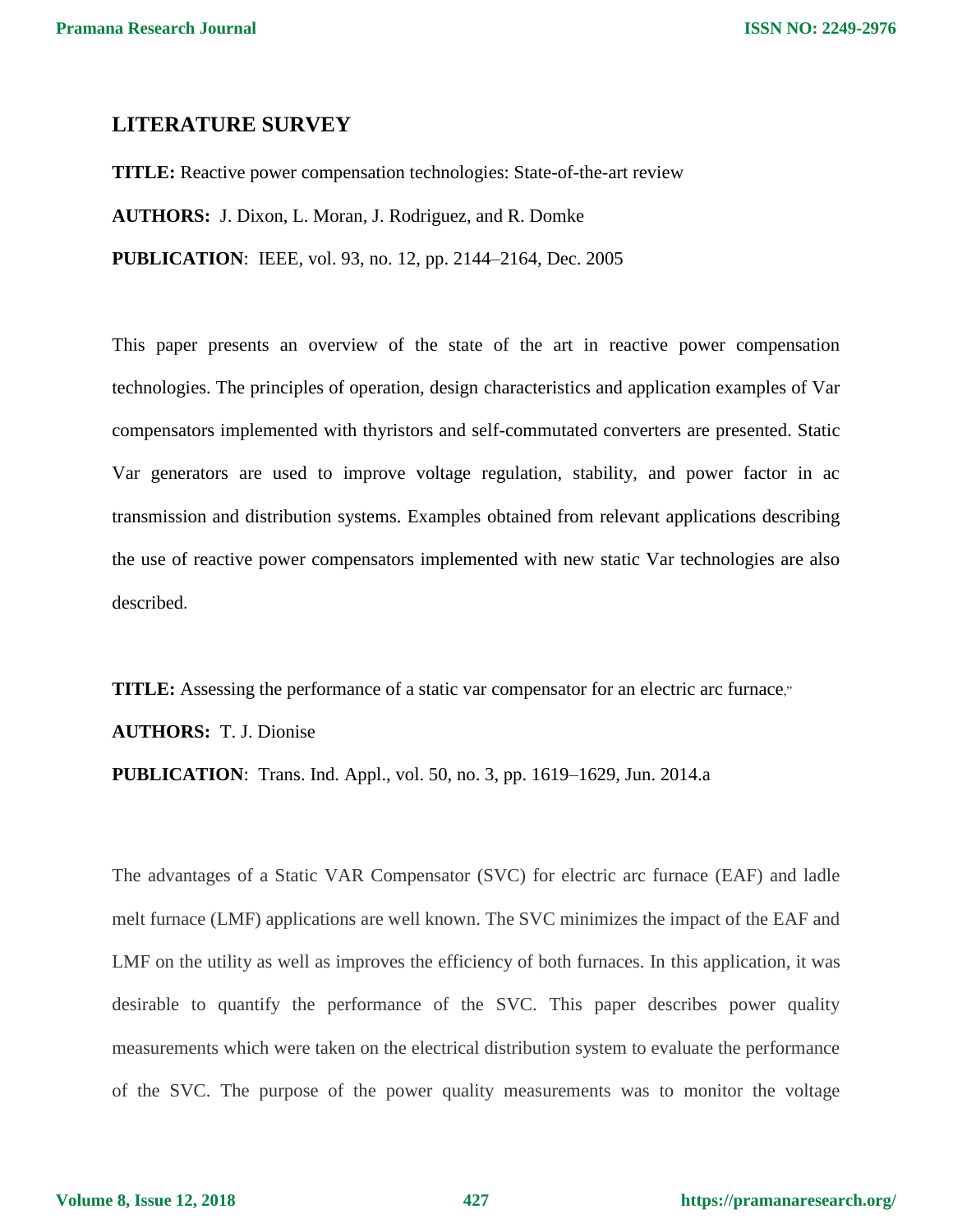regulation, harmonics, flicker and other power quality quantities at the 138 kV utility point-ofcommon-coupling (PCC) as well as the 34.5 kV system serving the SVC, EAF and LMF. The measurements and subsequent analysis established a baseline for the SVC performance and identified areas of concern. This paper describes the analysis of the measurements and evaluation of the SVC performance.

**TITLE:** Negative-sequence reactive-power control by a PWM STATCOM based on a modular multilevel cascade converter (MMCC-SDBC)

**AUTHORS:** M. Hagiwara, R. Maeda, and H. Akagi

**PUBLICATION**: IEEE Trans. Ind. Appl., vol. 48, no. 2, pp. 720–729, 2012.

This paper presents the application of a modular multilevel cascade converter based on singledelta bridge cells (SDBCs) to a STATic synchronous COMpensator (STATCOM), particularly for negative-sequence reactive-power control. The SDBC is characterized by cascade connection of multiple single-phase H-bridge (or full bridge) converter cells per leg, thus facilitating flexible circuit design, low-voltage steps, and low-electromagnetic-interference emissions. This paper designs, constructs, and tests a 100-V 5-kVA pulsewidth-modulated STATCOM based on the SDBC, with focus on the operating principle and performance. Experimental results verify that it can control not only positive-sequence reactive power but also negative-sequence reactive power and low-frequency active power intended for flicker compensation of arc furnaces.

## **TITLE:** An improved hybrid DSATCOM topology to compensate reactive and nonlinear loads **AUTHORS:** C. Kumar and M. Mishra

**PUBLICATION**: IEEE Trans. Ind. Electron., vol. 61,no. 12, pp. 6517–6527, Dec. 2014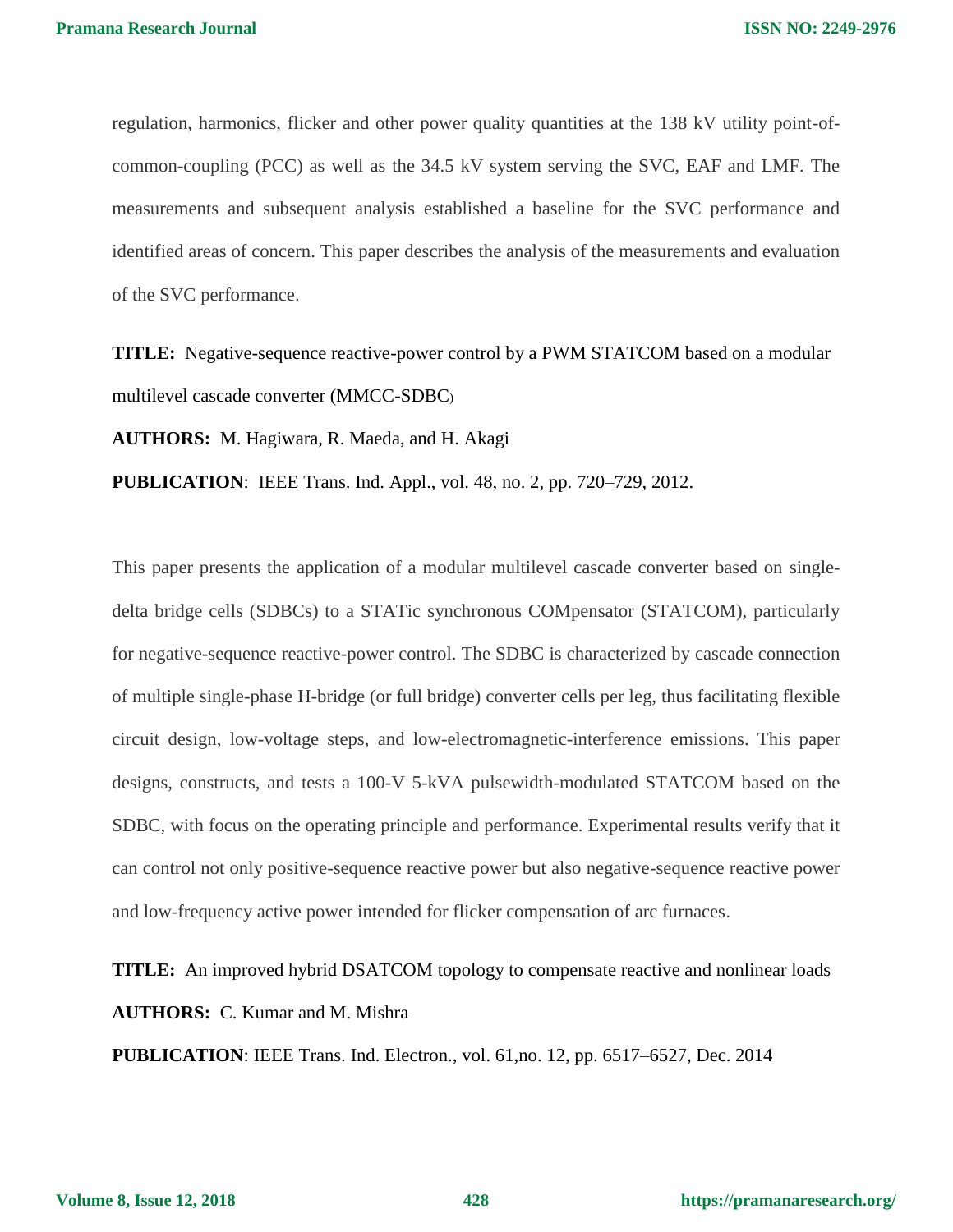This paper proposes an improved hybrid distribution static compensator (DSTATCOM) topology to address some practical issues such as power rating, filter size, compensation performance, and power loss. An \$LCL\$ filter has been used at the front end of a voltage source inverter (VSI), which provides better switching harmonics elimination while using much smaller value of an inductor as compared with the traditional \$L\$ filter. A capacitor is used in series with an \$LCL\$ filter to reduce the dc-link voltage of the DSTATCOM. This consequently reduces the power rating of the VSI. With reduced dc-link voltage, the voltage across the shunt capacitor of the \$LCL\$ filter will be also less. It will reduce the power losses in the damping resistor as compared with the traditional \$LCL\$ filter with passive damping. Therefore, the proposed DSTATCOM topology will have reduced weight, cost, rating, and size with improved efficiency and current compensation capability compared with the traditional topology. A systematic procedure to design the components of the passive filter has been presented. The effectiveness of the proposed DSTATCOM topology over traditional topologies is validated through both simulation and experimental studies.

### **IMPLEMENTATION:**



Fig. 1. Circuit configuration of the hybrid-STATCOM.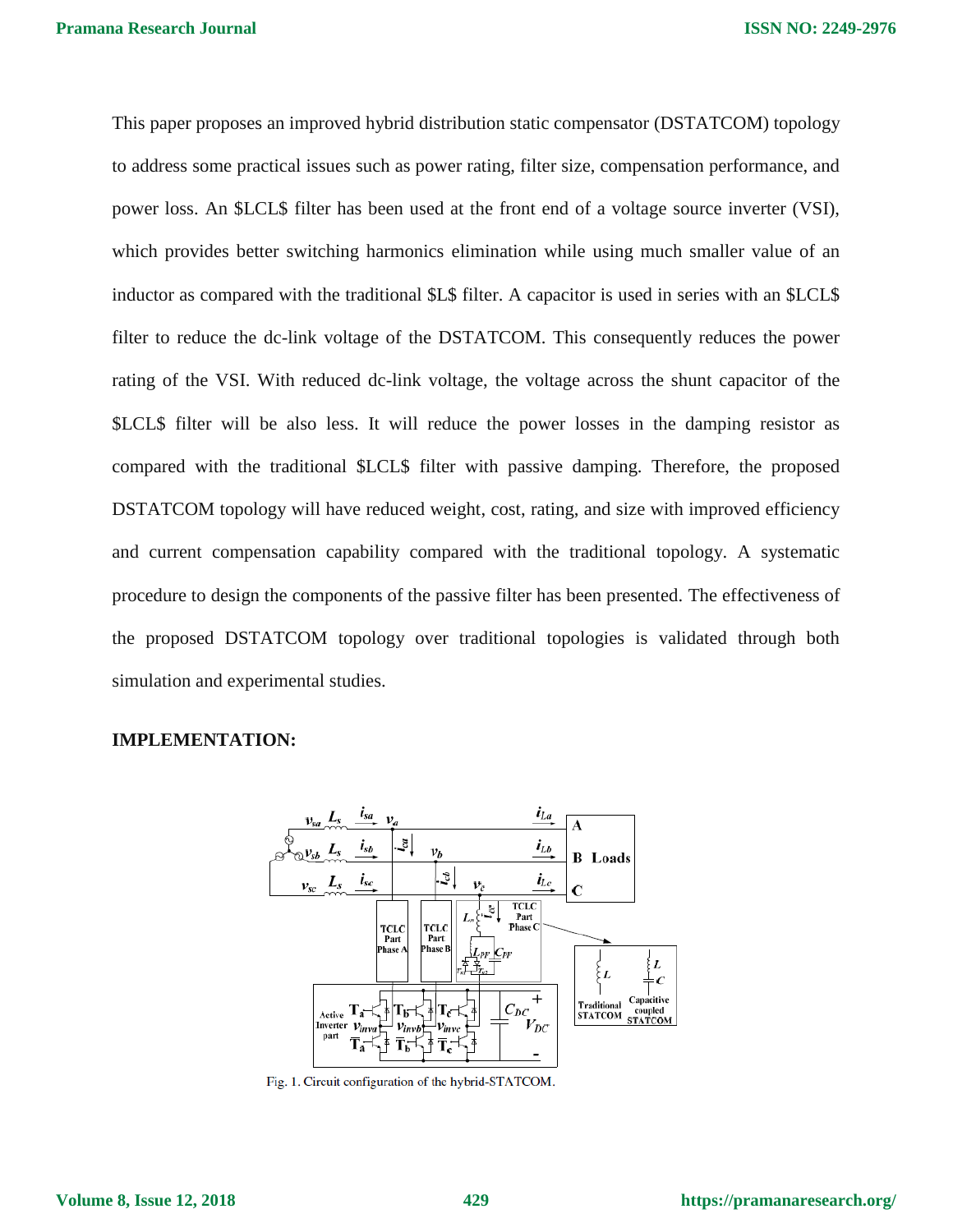**ISSN NO: 2249-2976**

Fig. 1 shows the circuit configuration of hybrid-STATCOM, in which the subscript "x" stands for phase a, b, and c in the following analysis. vsx and vx are the source and load voltages; isx, iLx, and icx are the source, load, and compensating currents, respectively. Ls is the transmission line impedance. The hybrid-STATCOM consists of a TCLC and an active inverter part. The TCLC part is composed of a coupling inductor Lc, a parallel capacitor CPF, and a thyristorcontrolled reactor with LPF. The TCLC part provides a wide and continuous inductive and capacitive reactive power compensation range that is controlled by controlling the firing angles ax of the thyristors. The active inverter part is composed of a voltage source inverter with a DClink capacitor Cdc, and the small rating active inverter part is used to improve the performance of the TCLC part. In addition, the coupling components of the traditional STATCOM and C-STATCOM are also presented in Fig. 1. In this section, a control strategy for hybrid-STATCOM is proposed by coordinating the control of the TCLC part and the active inverter part so that the two parts can complement each other's disadvantages and the overall performance of hybrid-STATCOM can be improved. Specifically, with the proposed controller, the response time of hybrid-STATCOM can be faster than SVCs, and the active inverter part can operate at lower dclink operating voltage than the traditional STATCOMs. The control strategy of hybrid-STATCOM is separated into two parts for discussion: A. TCLC part control and B. Active inverter part control. The response time of hybrid-STATCOM is discussed in part C. The control block diagram of hybrid-STATCOM is shown in Fig. 5.

#### **TCLC part control**

Different with the traditional SVC control based on the traditional definition of reactive power [2]-[3], to improve its response time, the TCLC part control is based on the instantaneous pq theory [4]. The TCLC part is mainly used to compensate the reactive current with the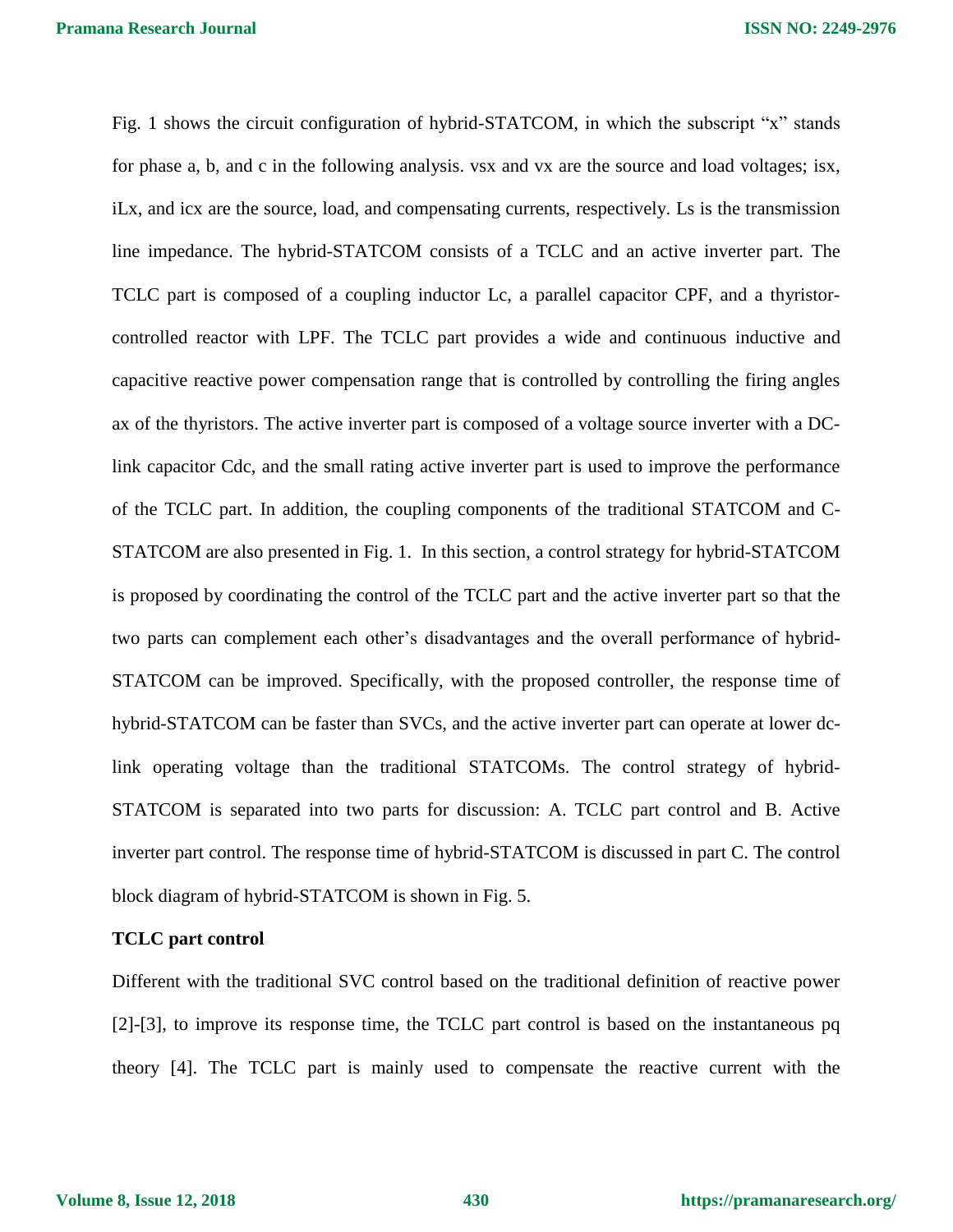controllable TCLC part impedance XTCLC. Referring to (3), to obtain the minimum inverter voltage Vinvx»0, XTCLC can be calculated with Ohm's law in terms of the RMS values of the load voltage (Vx) and the load reactive current (ILqx).

$$
||v|| = \sqrt{v_a^2 + v_b^2 + v_c^2}
$$
  
\n
$$
\begin{bmatrix} q_{La} \\ q_{Lb} \\ q_{Lc} \end{bmatrix} = \begin{bmatrix} v_b \cdot i_{Lc} - v_c \cdot i_{Lb} \\ v_c \cdot i_{La} - v_a \cdot i_{Lc} \\ v_a \cdot i_{Lb} - v_b \cdot i_{La} \end{bmatrix}
$$

In (21) and (22), *vx* and *qLx* are the instantaneous load voltage and the load reactive power, respectively. As shown in Fig. 5, a limiter is applied to limit the calculated *XTCLC* in (9) within the range of *XTCLC*>*Xind(min)* and *XTCLC*<*XCap(min)* (*XCap(min)*<0). With the calculated *TCLC*, the firing angle  $\chi$  can be determined by solving (4). Because (4) is complicated, a lookup table (LUT) is installed inside the controller. The trigger signals to control the TCLC part can then be generated by comparing the firing angle  $\chi$  with  $\chi$ , which is the phase angle of the load voltage *vx.*  $\bar{x}$  can be obtained by using a phase lock loop (PLL). Note that the firing angle of each phase can differ if the unbalanced loads are connected (see (4) and (20)). With the proposed control algorithm, the reactive power of each phase can be compensated and the active power can be basically balanced, so that DC-link voltage can be maintained at a low level even under unbalanced load compensation.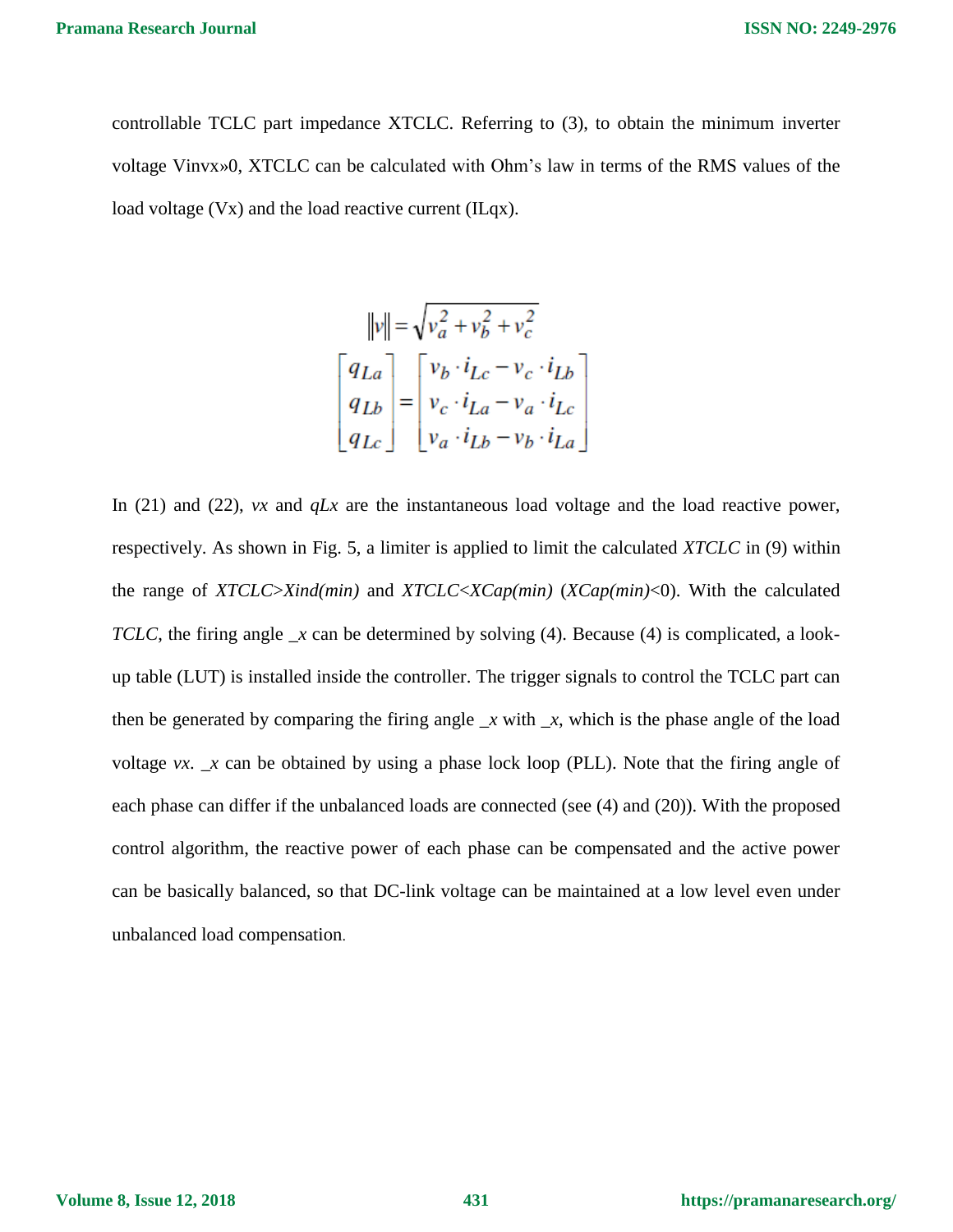

Fig. 5. The control block diagram of hybrid-STATCOM.

### **Active inverter part control**

In the proposed control strategy, the instantaneous active and reactive current id-iq method [7] is implemented for the active inverter part to improve the overall performance of hybrid-STATCOM under different voltage and current conditions, such as balanced/unbalanced, voltage dip, and voltage fault. Specifically, the active inverter part is used to improve the TCLC part characteristic by limiting the compensating current icx to its reference value icx \* so that the Mistuning problem, the resonance problem, and the harmonic injection problem can be avoided. The icx \* is calculated by applying the id-iq method [7] because it is valid for different voltage and current conditions. The calculated icx \* contains reactive power, unbalanced power, and current harmonic components. By controlling the compensating current icx to track its reference icx \*, the active inverter part can compensate for the load harmonic currents and improve the reactive power compensation ability and dynamic performance of the TCLC part under different voltage conditions. The icx \* can be calculated as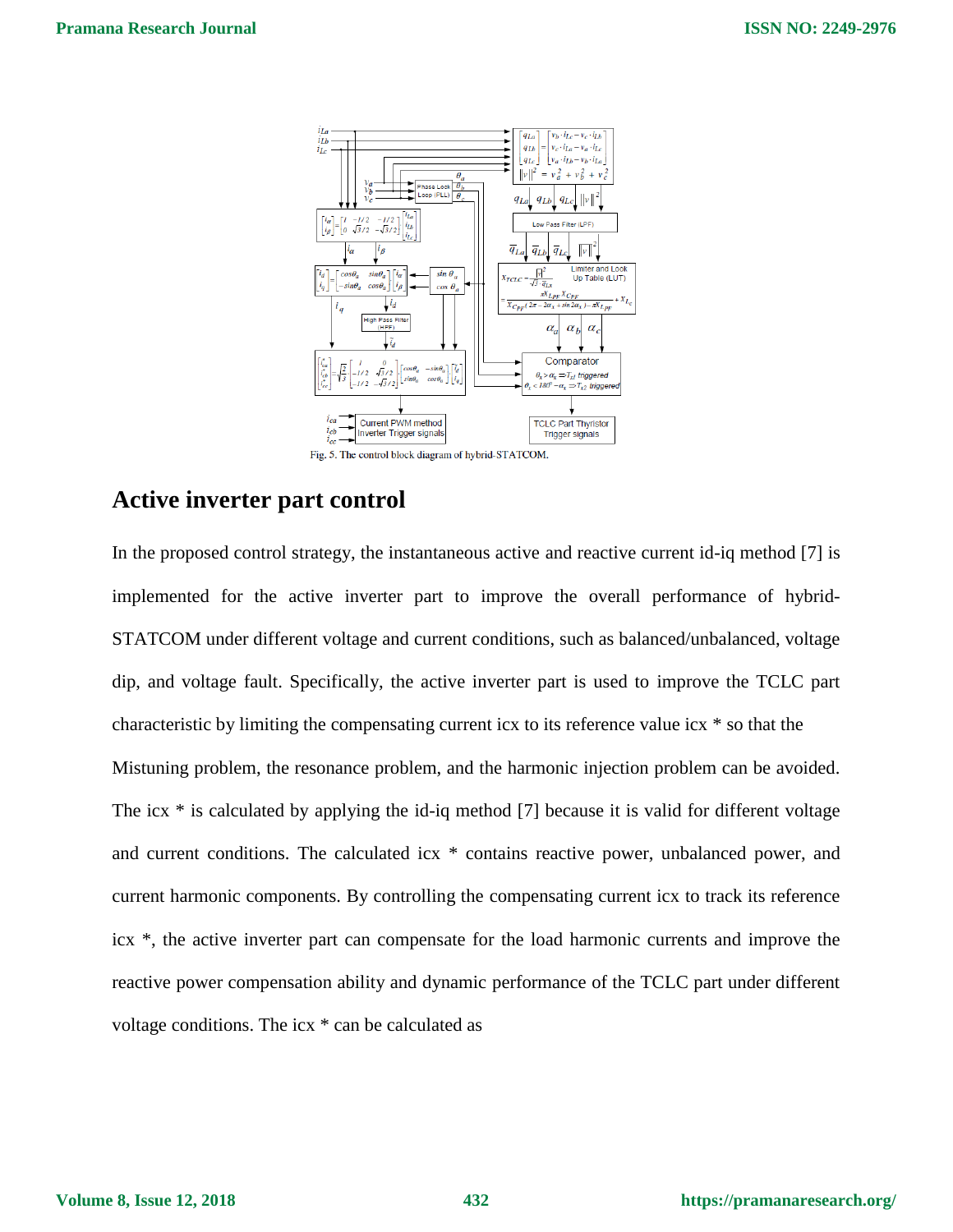$$
\begin{bmatrix} i_{ca}^* \\ i_{cb}^* \\ i_{cc}^* \end{bmatrix} = \sqrt{\frac{2}{3}} \cdot \begin{bmatrix} 1 & 0 \\ -1/2 & \sqrt{3}/2 \\ -1/2 & -\sqrt{3}/2 \end{bmatrix} \cdot \begin{bmatrix} cos\theta_a & -sin\theta_a \\ sin\theta_a & cos\theta_a \end{bmatrix} \cdot \begin{bmatrix} \tilde{i}_d \\ i_q \end{bmatrix}
$$
 (23)

### **Response time of hybrid-STATCOM**

The TCLC part has two back-to-back connected thyristors in each phase that are triggered alternately in every half cycle so that the control period of the TCLC part is one cycle (0.02 s). However, the proposed hybrid-STATCOM structure connects the TCLC part in series with an instantaneous operated active inverter part, which can significantly improve its overall response time. With the proposed controller, the active inverter part can limit the compensating current *icx*  to its reference value *icx\** via pulse width modulation (PWM) control, and the PWM control frequency is set to be 12.5 kHz. During the transient state, the response time of hybrid-STATCOM can be separately discussed in the following two cases. a) If the load reactive power is dynamically changing within the inductive range (or within the capacitive range), the response time of hybrid-STATCOM can be as fast as traditional STATCOM. b) In contrast, when the load reactive power suddenly changes from capacitive to inductive or vice versa, the hybrid-STATCOM may take approximately one cycle to settle down. However, in practical application, case b) described above seldom happens. Therefore, based on the above discussion, the proposed hybrid-STATCOM can be considered as a fast-response reactive power compensator in which the dynamic performances of hybrid-STATCOM are proved by the simulation result (Fig. 6) and the experimental results (Fig. 7, Fig. 8, Fig. 10, and Fig. 12).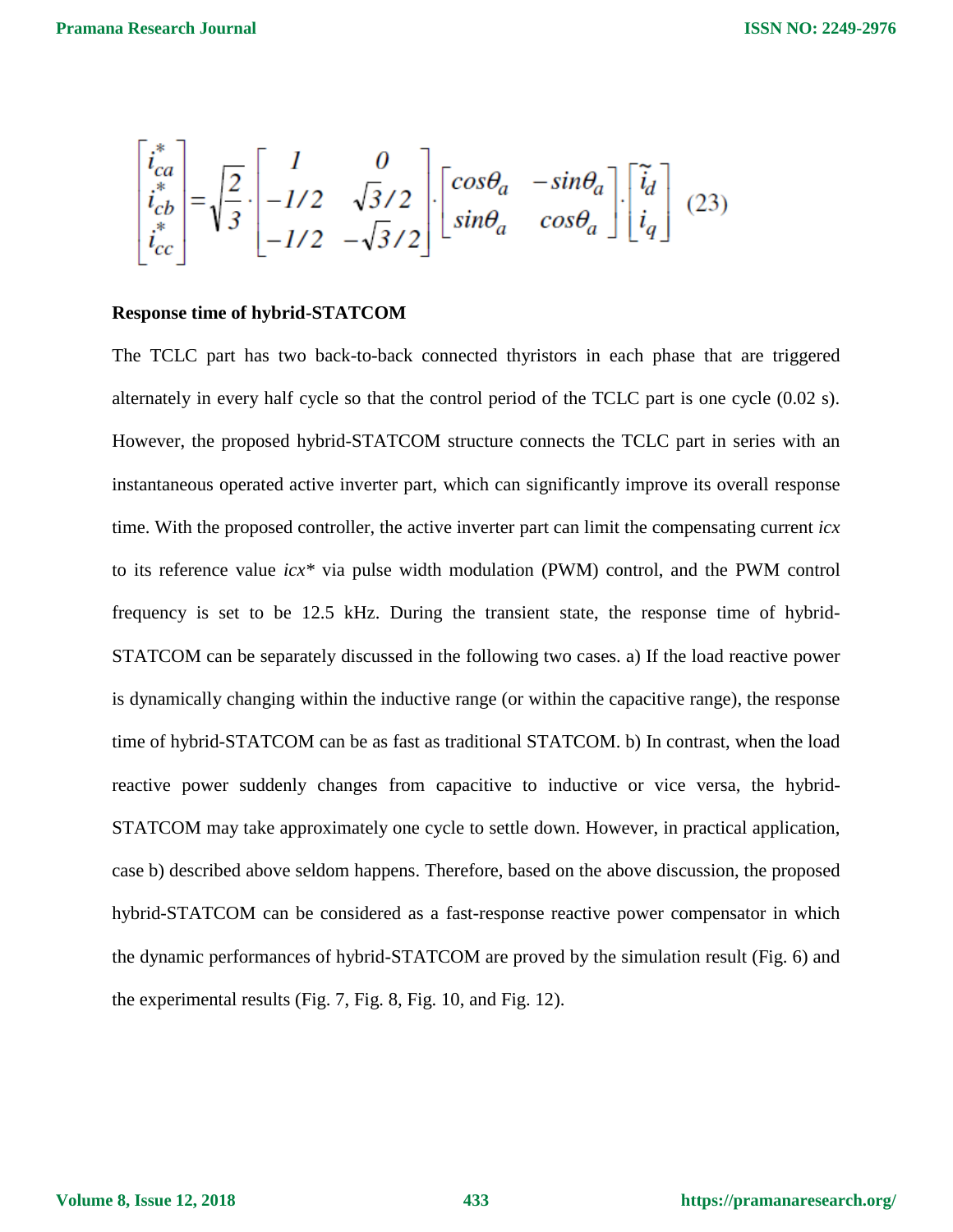### *Inductive and light loading*

For the proposed hybrid-STATCOM, the isx, DPF, and THDisx are compensated to 5.48A, unity, and 1.98%, respectively. As discussed in the previous section, a low DC-link voltage (Vdc=50V) of hybrid-STATCOM is used to avoid mistuning of firing angles, prevent resonance problems, and reduce the injected harmonic currents.

### **Capacitive loading:**

With the lowest DC-link voltage (Vdc=50V) of the three STATCOMs, hybrid-STATCOM can still obtain the best compensation results with DPF=1.00 and THDisx= 3.01%. In addition, the isx is reduced to 3.41A from 4.34A after compensation.

### **Inductive and heavy loading**

On the other hand, the proposed hybrid-STATCOM can still obtain acceptable compensation results (DPF = 1.00 and *THDisx* = 3.01%) with a low DC-link voltage of *Vdc*=50V. The *isx* is reduced to 5.89A from 8.40A after compensation

In this paper, a hybrid-STATCOM in three-phase power system is proposed and discussed as a cost-effective reactive power compensator for medium voltage level application. The system configuration and V-I characteristic of the hybrid-STATCOM are analyzed, discussed, and compared with traditional STATCOM and C-STATCOM. In addition, its parameter design method is proposed on the basis of consideration of the reactive power compensation range and prevention of a potential resonance problem. Moreover, the control strategy of the hybrid-STATCOM is developed under different voltage and current conditions. Finally, the wide compensation range and low DC-link voltage characteristics with good dynamic performance of the hybrid-STATCOM are proved by both simulation and experimental results